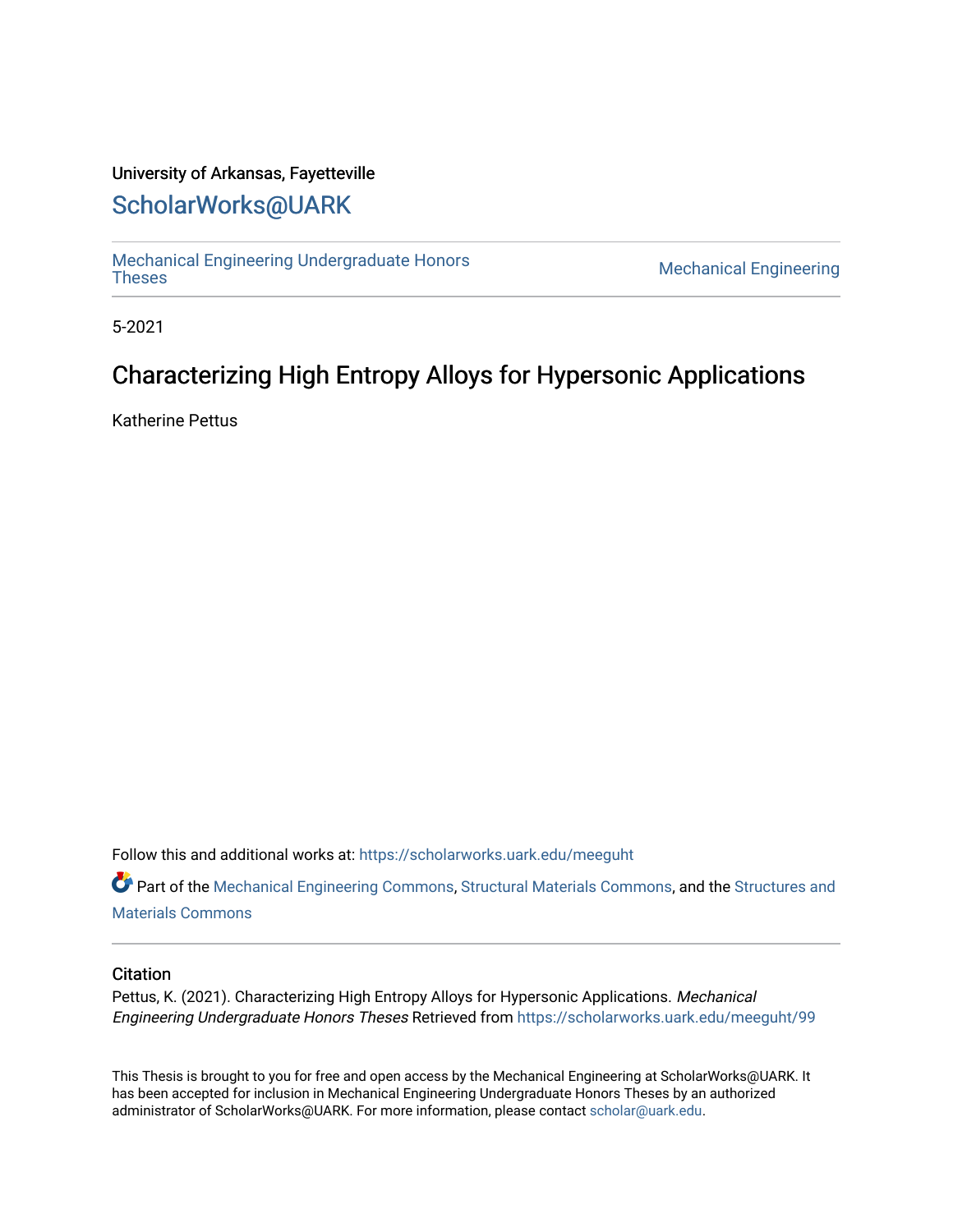**Katherine Pettus University of Arkansas Mechanical Engineering Department Fayetteville, AR 72701**

# **CHARACTERIZING HIGH ENTROPY ALLOYS FOR HYPERSONIC APPLICATIONS**

**April 23, 2020**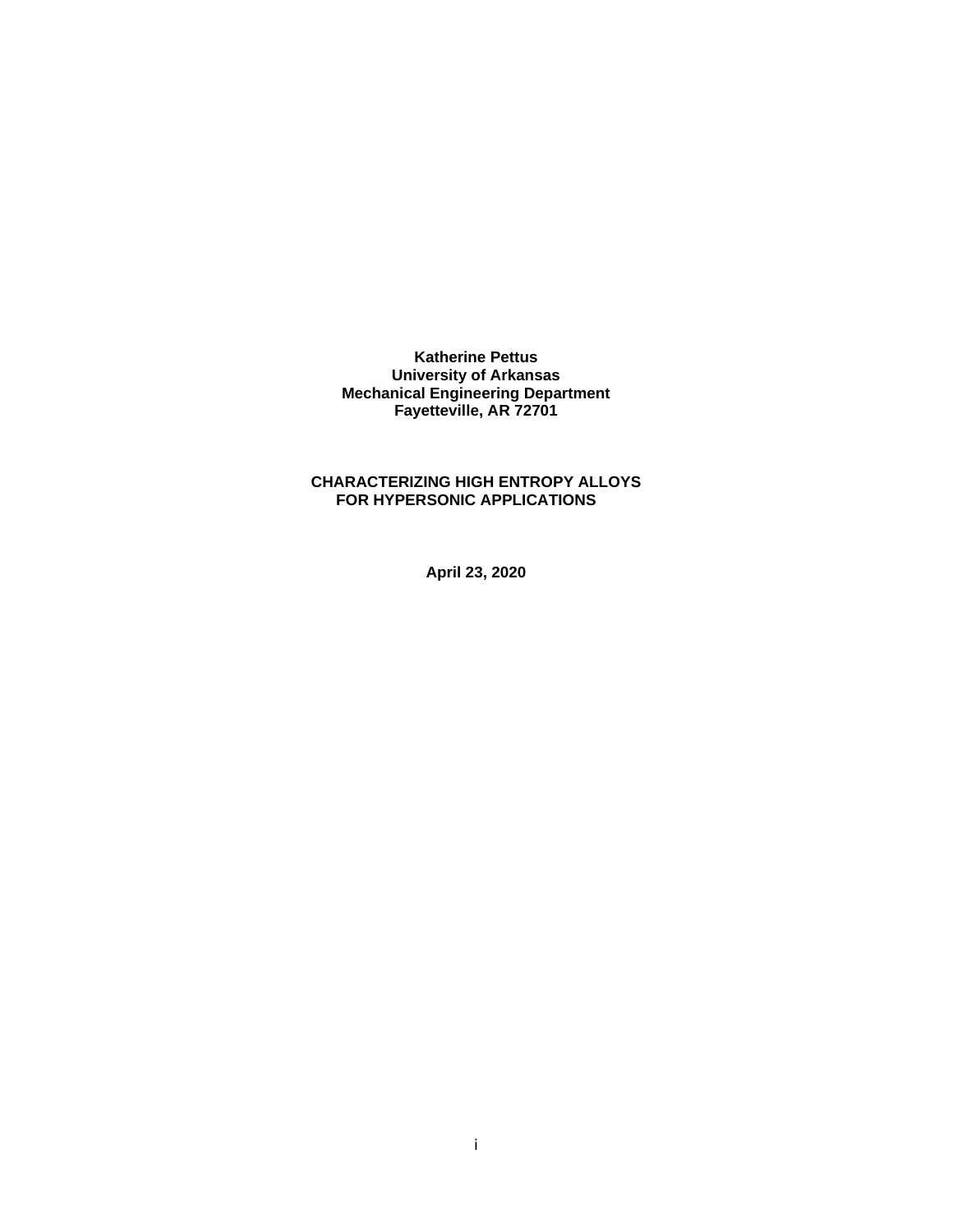# **TABLE OF CONTENTS**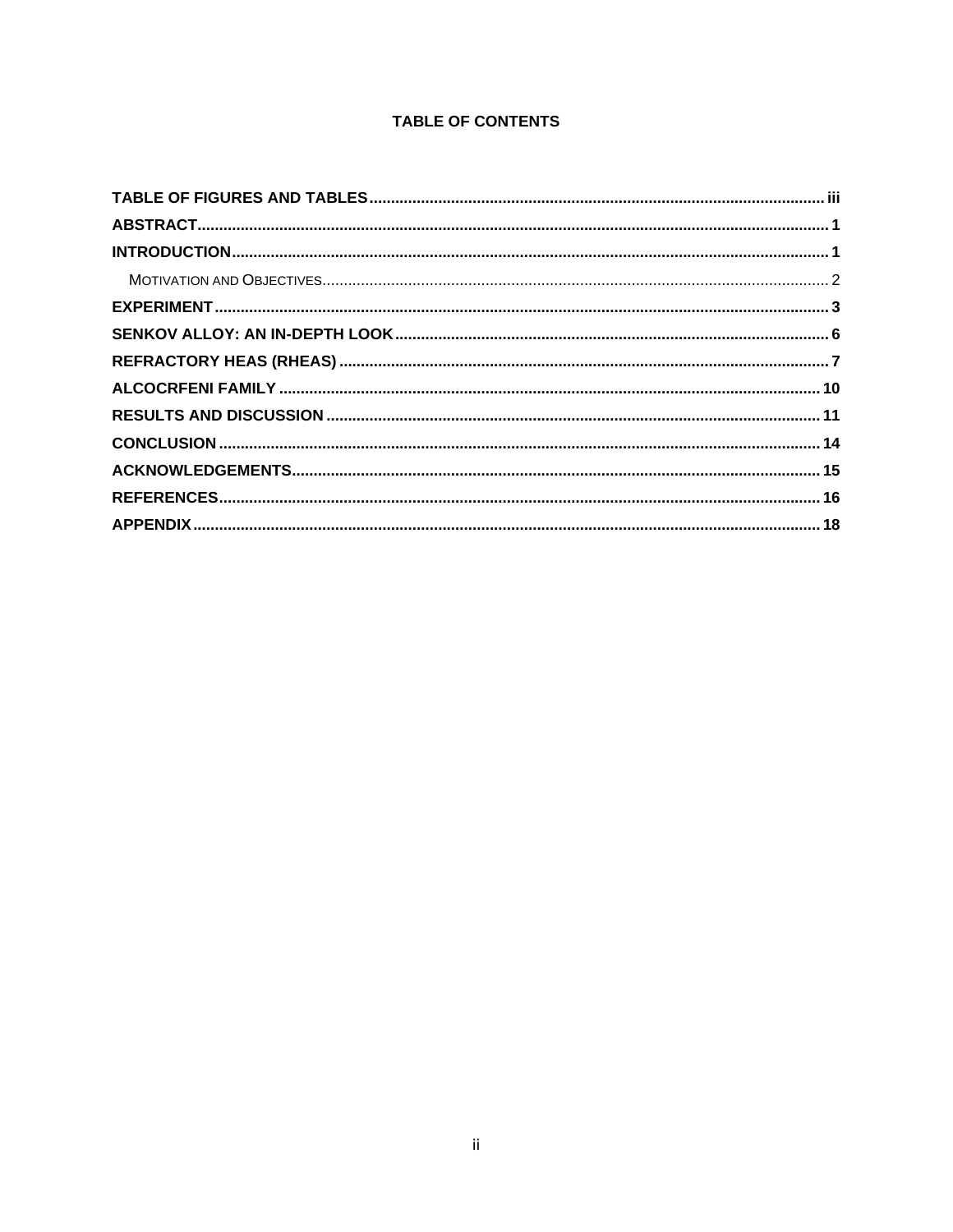# **LIST OF FIGURES AND TABLES**

# **FIGURES:**

| FIGURE 1 - ASHBY DIAGRAM OF METAL ALLOYS, WITH ALLOYS OF INTEREST LABELED,                                                                                    |
|---------------------------------------------------------------------------------------------------------------------------------------------------------------|
| FIGURE 2 - ASHBY DIAGRAM COMPARING MAXIMUM SERVICE TEMPERATURE WITH YIELD<br>STRENGTH, OVERLAYED BY THE CORRESPONDING SCATTERPLOT OF HIGH ENTROPY             |
| FIGURE 1 - GRAPH OF THE STRENGTH RETENTION OF HFMONBTATIZR ALLOYS AS                                                                                          |
| FIGURE 2 - GRAPH OF STRENGTH RETENTION OF NBMOTAW AND VNBMOTAW AS                                                                                             |
| FIGURE 5 AND 6 - A DIAGRAM SHOWING THE SLIP SYSTEM OF THE SENKOV ALLOY AND AN<br>INDICATRIX OF THE YOUNG'S MODULUS OF THE SENKOV ALLOY DEPENDING ON DIRECTION |
| FIGURE 7 - CROSS-SECTIONS OF A COLD ROLLED SAMPLE OF THE SENKOV ALLOY.<br><b>COLORED BY ORIENTATION, AND INVERSE POLE FIGURES TO SHOW ORIENTATION</b>         |
| FIGURE 8 - GRAPH SHOWING THE PRICES OF THE HEAS DISCUSSED IN THIS PAPER [25].  14                                                                             |
| <b>TABLES:</b>                                                                                                                                                |
| TABLE 1 - TABLE COMPARING COMPOSING ELEMENT PROPERTIES WITH SENKOV ALLOY                                                                                      |
| TABLE 2 - TABLE COMPARING VARIOUS ATTRIBUTES OF REFRACTORY HEAS.  10                                                                                          |
| TABLE 3 - TABLE COMPARING VARIOUS ATTRIBUTES OF ALCOCRFENI ALLOYS 11                                                                                          |
| TABLE 4 - TABLE SHOWING THE GAPS IN DATA FOR COLD ROLLED SENKOV ALLOY.  13                                                                                    |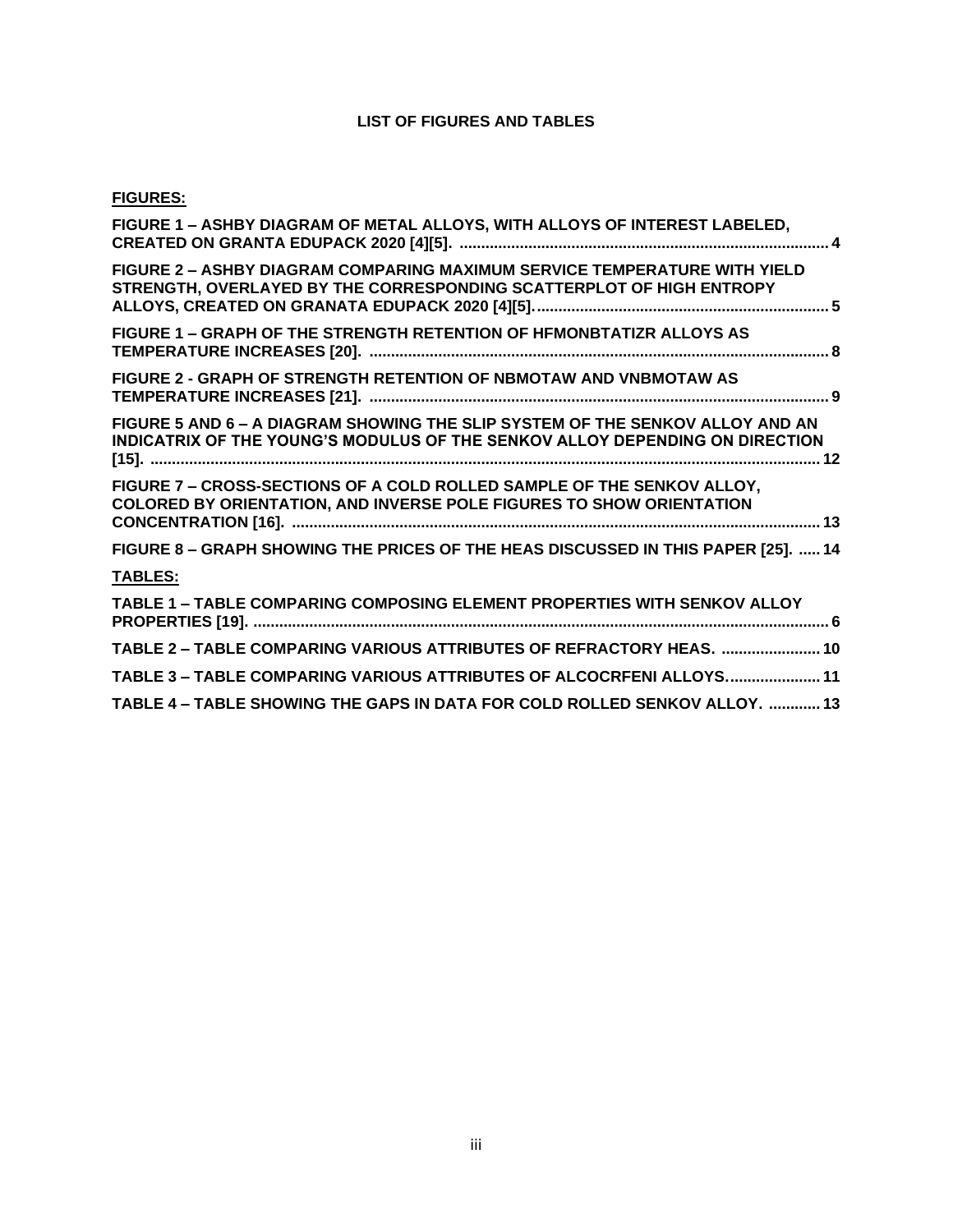#### **ABSTRACT**

In this paper, the properties of a new and broad class of materials, high entropy alloys (HEAs), were investigated and evaluated for hypersonic applications. The plan was to identify candidate hypersonic HEAs and model the high-temperature strength using new advanced material models that account for asymmetry and anisotropy characterized with available test data. After accessing a local database of HEAs and their material properties in collaboration with Dr. Gorsse et al., it was realized the knowledge of HEAs is currently very broad but lacks depth. While hundreds of HEAs have been created and tested, none so far have both sufficient data and the desired properties to more accurately model high-temperature strength. Further research is required to begin bringing HEAs into the world of constitutive modeling and simulation, which is the next step to real world applications. Several HEAs have been identified as having high potential for further research.

#### **INTRODUCTION**

High temperature material performance is currently one of the top priorities of Air Force research, as the extreme conditions of hypersonic flight continue to be explored. High entropy alloys (or HEAs) are alloys composed of 5 or more metallic elements of 5 to 35 atomic percent each and are named for the high atomic entropy that results from having multiple principle elements. This relatively new type of alloy was introduced on the principle that the increased entropy would result in a much more stable solid solution. The atoms of various sizes and various bonding energies also cause a more disordered lattice structure. This helps slow displacements, due to the large fluctuations in lattice potential energy between lattice sites, which increases the strength of the material [1,26]. The increased entropy of mixing makes intermetallic phases less likely to occur, preventing regions of brittle material within the microstructure. When these secondary phases do occur, they are usually small and well dispersed, and thus can facilitate dispersion strengthening, especially with proper heat treatment [2]. Dispersed intermetallic phases especially are ideal for high temperature materials [1]. If intermetallic phases are considered undesirable for a specific application, HEAs can be designed to prevent them as well, by choosing combinations of similar group number metals. These elements have smaller differences in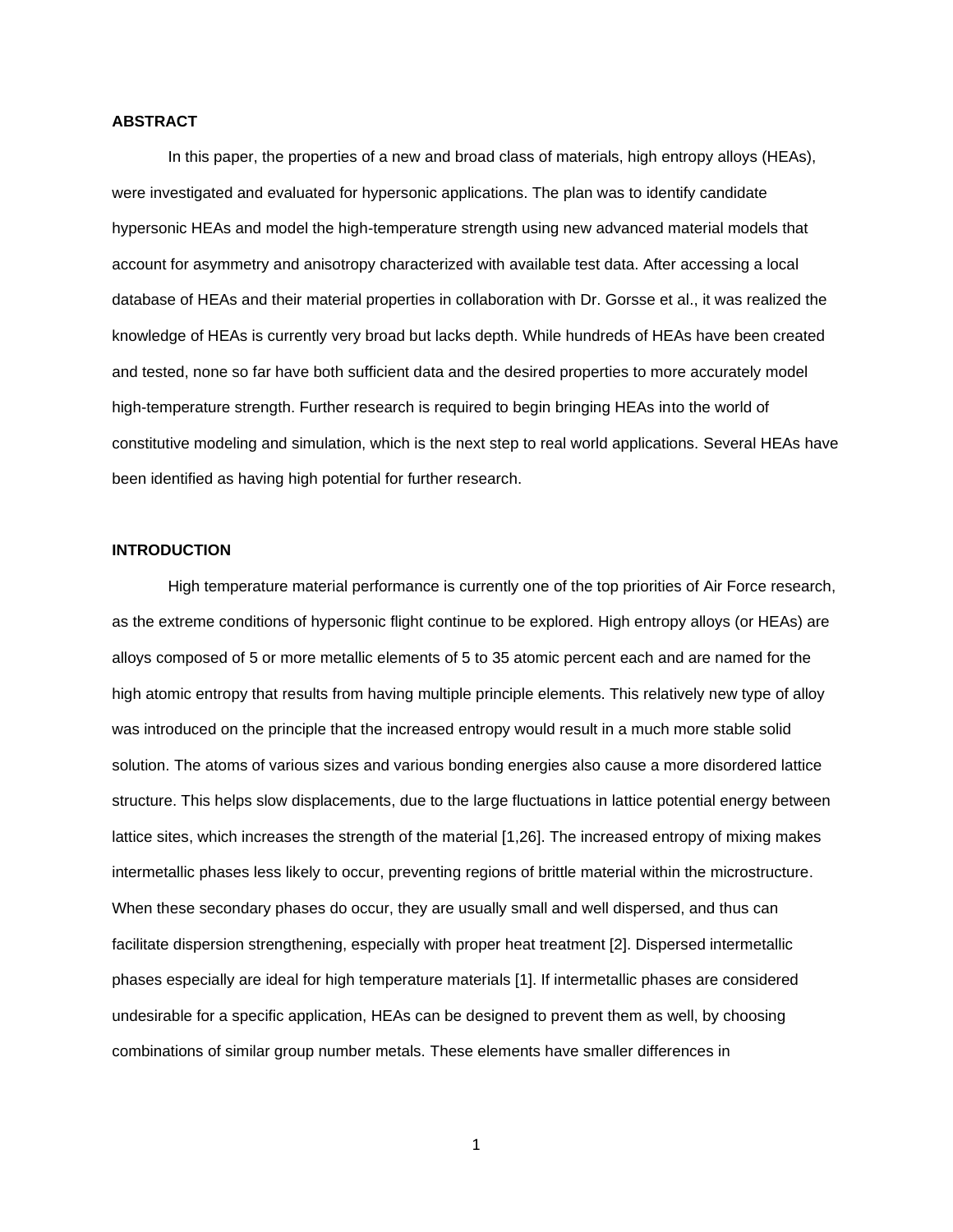electronegativity and are more likely to form a solid solution. This is consistent with the Hume-Rothery rules, although they are only desired for binary alloys [29].

Since HEAs can be composed of 5 or more elements, there are numerous potential combinations. After eliminating impossible elements, such as noble gases, radioactive elements, and metals that are liquid at room temperature, 45 elements can be combined into HEAs. Even when only looking at equimolar combinations, there are more than one million potential 5-element combinations, and one hundred billion potential 13-element combinations [1]. For a sense of scale, the difference between those two numbers is the same as the difference in size between Mt. Fuji and the sun [3]. Most samples of HEAs are created by arc-melting the elemental components, which may be in granules or some other form, under a vacuum or argon atmosphere. It is standard for the samples to be flipped and remelted four or more times to improve chemical homogeneity [20-24].

#### Motivation and Objectives

For this project, high entropy alloys were investigated to see if they are suitable for hypersonic applications. Hypersonic flight is defined as flight reaching speeds above Mach 5 [27]. At these speeds, "the temperature of the flow around the aircraft is so great that the chemistry of the gas must be considered [28]", and in the molecular bonds can vibrate or even break, which would create plasma. Shockwaves and expansions cause massive variations in air density and pressure that need to be considered as well [28]. Due to these extreme conditions of high speed, temperature, and pressure, finding alloys that are sufficiently light, strong, heat resistant, and suitable for manufacturing is not a simple process. High entropy alloys add an entirely new world of alloys to explore. One of the most intriguing aspects of this combination is the potential to create customized HEAs. Creating and using composition models such as the rule-of-mixtures means that the properties of individual elements can be used to estimate the properties of the resulting alloy [1]. Rather than adjusting a design to known alloys, eventually it could become possible to enter one's material parameters into a computer and be given an output of potential HEAs and their costs. This would reduce the need for redesign based on material limitations. It would especially help with highly specialized designs used in extreme environments, such as in space or on the ocean floor.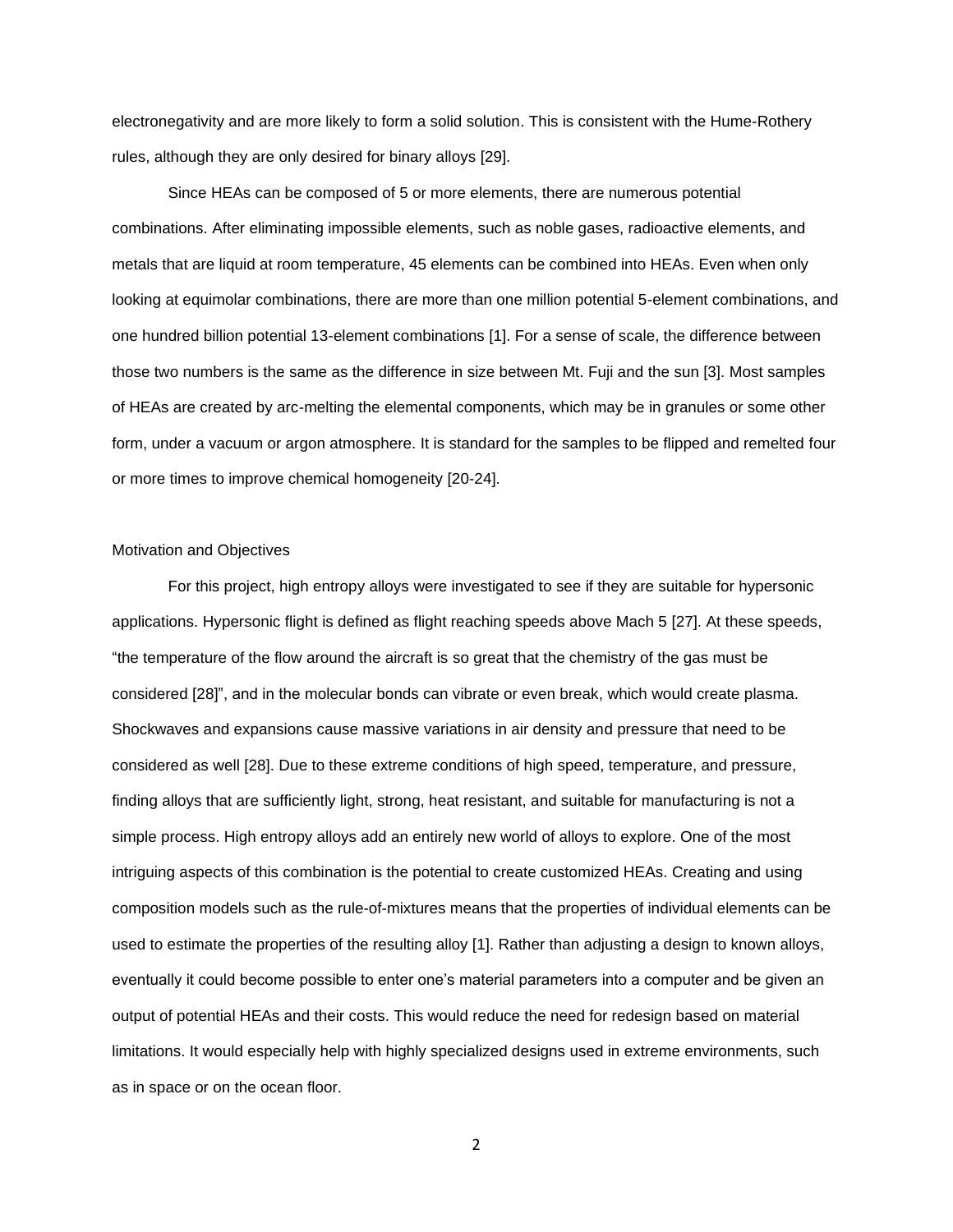There are some drawbacks to HEAs, but most of these can be viewed as initial investment costs, which will be lessened by research and testing. One of the most obvious is that because there are so many potential HEAs, it will take a great deal of time and money to investigate these alloys. That is why it is so important for accurate, predictive composition models to be developed in order to narrow down which HEAs should be investigated, as the rule-of-mixtures is only accurate for predicting density and modulus of elasticity [1]. There also needs to be research into potential negative attributes of HEAs, such as unwanted oxidation or brittleness, which may render certain alloys inviable. Additionally, there is some cost to creating a unique alloy and introducing it to manufacturing. This will probably limit the use of tailored HEAs to projects with large budgets at first. Hopefully, these options will grow more widely available as HEAs become more commonly used and manufacturing becomes cheaper and more efficient.

Modeling the mechanical behavior of known alloys (known as constitutive modeling) accurately is a key aspect of this project, as accurate constitutive modeling can reduce waste and cost. The more accurate the models and simulations, the smaller the factors of safety that need to be used. This is vital when looking at manufacturing processes that can drastically change the properties of a material.

Although hypersonic application has frequently been mentioned when discussing high entropy alloys, it is usually a brief suggestion of potential application for the alloy in question. Some have even begun working on composition models which predict the properties of previously unexplored HEAs, but it seems that few if any have begun to move from gathering data on HEAs to attempting to use constitutive models for individual alloys, which is not surprising, given how new they are. This project explored relatively untouched territory.

#### **EXPERIMENT**

The first step was to identify a source of information that organized the hundreds of HEAs that have been researched to date. A database was found that had been created by Gorsse et al., one of the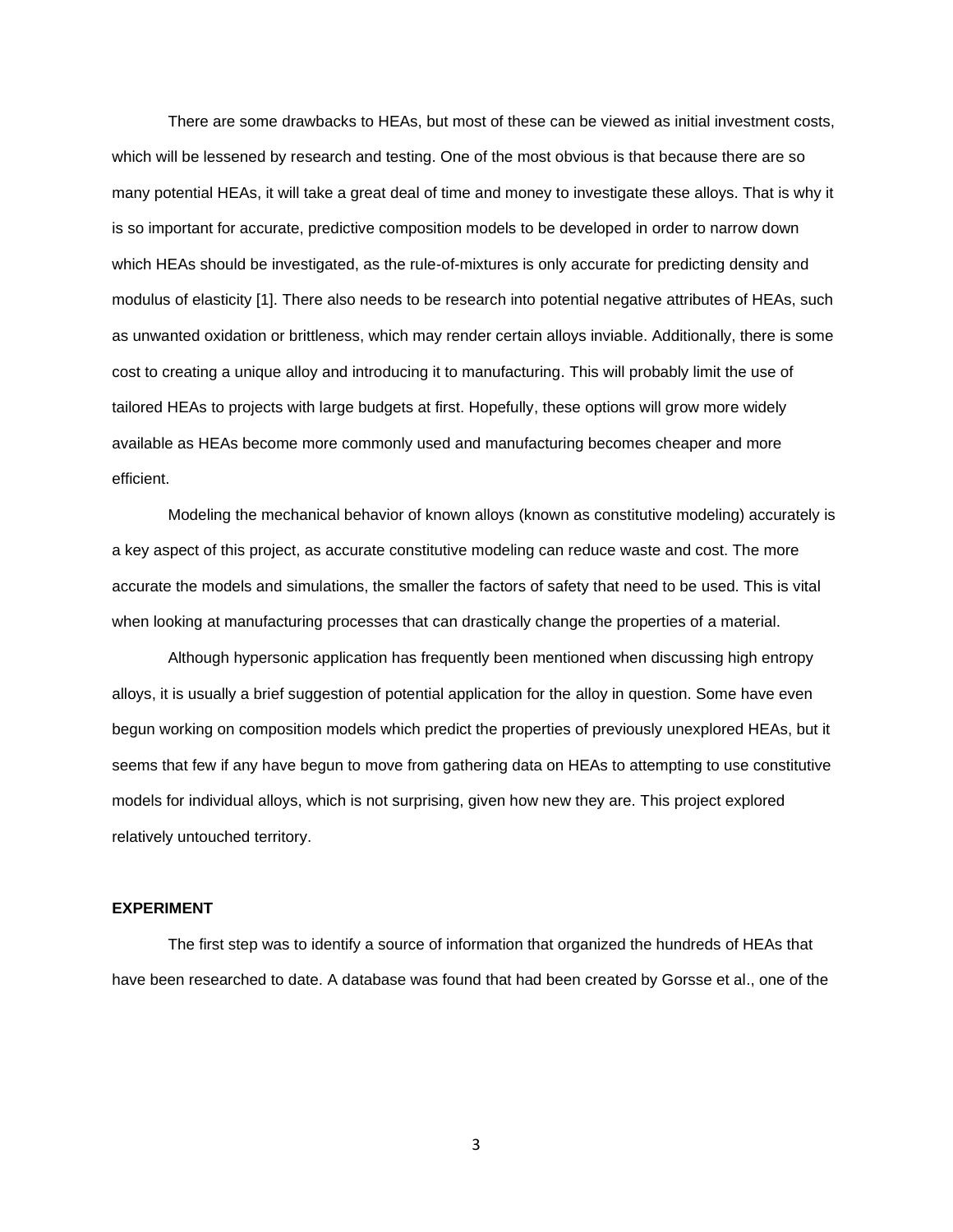only public databases on HEAs that currently exists [4][5]. Dr. Gorsse was contacted and generously sent a copy of the database in Excel.

The database currently has entries on almost 400 alloys and is still growing. There are some duplicates from different experiments, but even accounting for those, the number of unique alloys is quite large. These alloys were then compared to other conventional alloys in Ashby diagrams. It should be kept in mind that most HEAs being tested at this time are known to be likely to have good properties, so the current figures are likely not representative of all HEAs. In Figure 1, alloy groups of interest and the range of the current HEA database are labeled, in blue and orange. Red and green regions are standard ferrous and non-ferrous alloys, respectively.



*Figure 3 – Ashby Diagram of Metal Alloys, with alloys of interest labeled, created on GRANTA EduPack 2020. [4][5]*

There is not as much data on HEAs over a range of temperatures. As can be seen in Figure 2, the HEAs that were tested also tend towards a higher strength at high temperature. Since there are no official "maximum service temperatures" at this time, the ranges shown for the HEAS are the highest temperatures at which a material was tested and the yield strengths at those temperatures. The yield temperatures for these alloys at room temperature are much higher. The metals are color coded as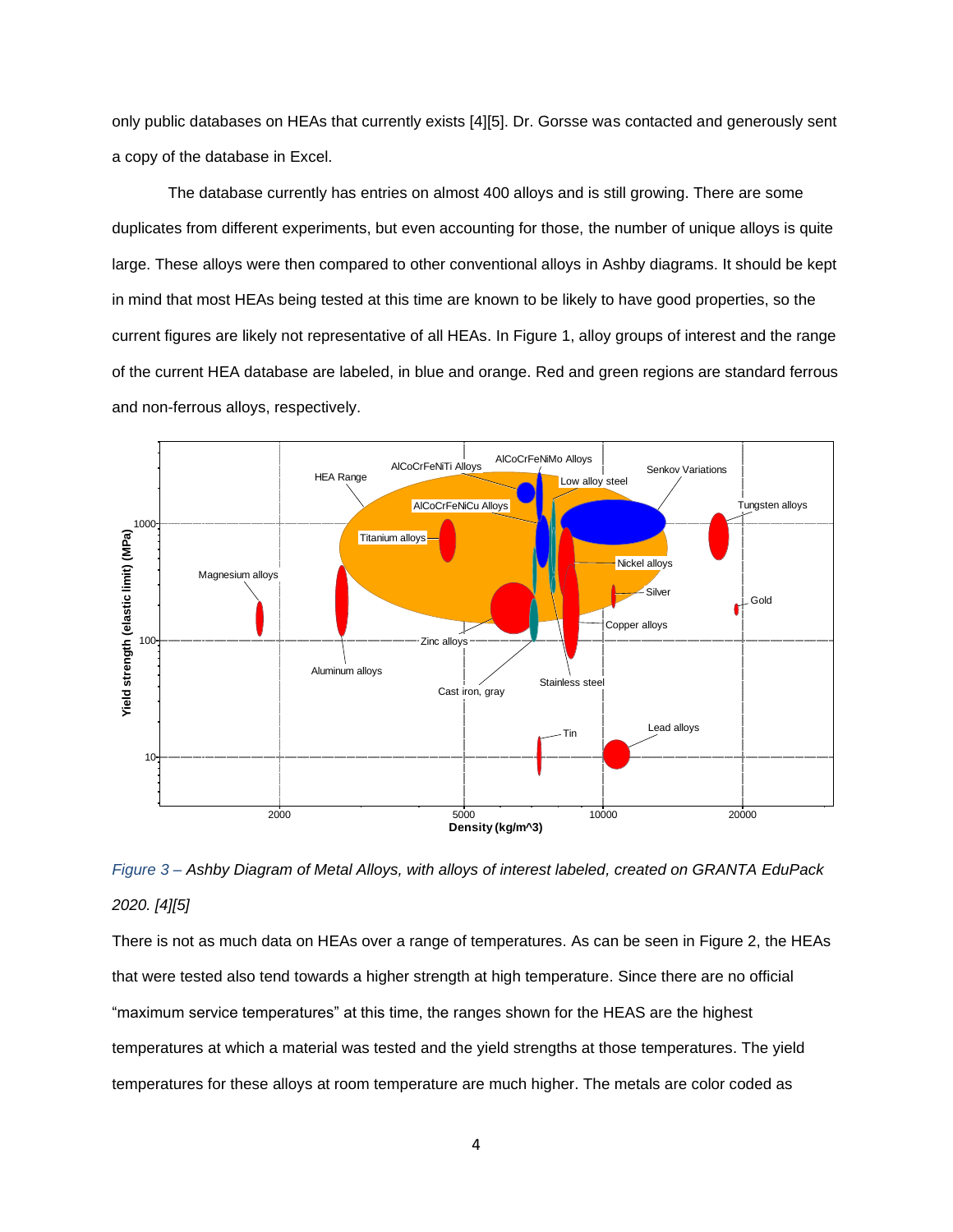mentioned above, while some other materials of interest include technical and non-technical ceramics, which are yellow and brownish green respectively.



*Figure 4 – Ashby Diagram Comparing Maximum Service Temperature with Yield Strength, overlayed by the corresponding scatterplot of High Entropy Alloys, created on GRANATA EduPack 2020 [4][5].*

In this project, HEAs were selected that were thought to have good properties, mostly high specific strength, or high specific strength at high temperature. After looking at the options, it was decided to focus on one promising alloy as a starting point, and then, after modeling one alloy, it would become easier to model other alloys. The Senkov alloy was explored first, and along with its elemental and medium entropy alloy (MEA) components. Unfortunately, there was not enough information available to properly model the alloy. Since it is one of the most researched HEAs, aside from CrMnFeCoNi [6], it seems unlikely that there is currently sufficient information to model any other HEAs. More research and testing is required to determine if this HEA is the most appropriate for hypersonic applications. As an extension of the research done with AFRL over the summer, this semester a few more alloys of interest were identified. These also lack sufficient data for modeling at this time, but seem to merit further exploration as well.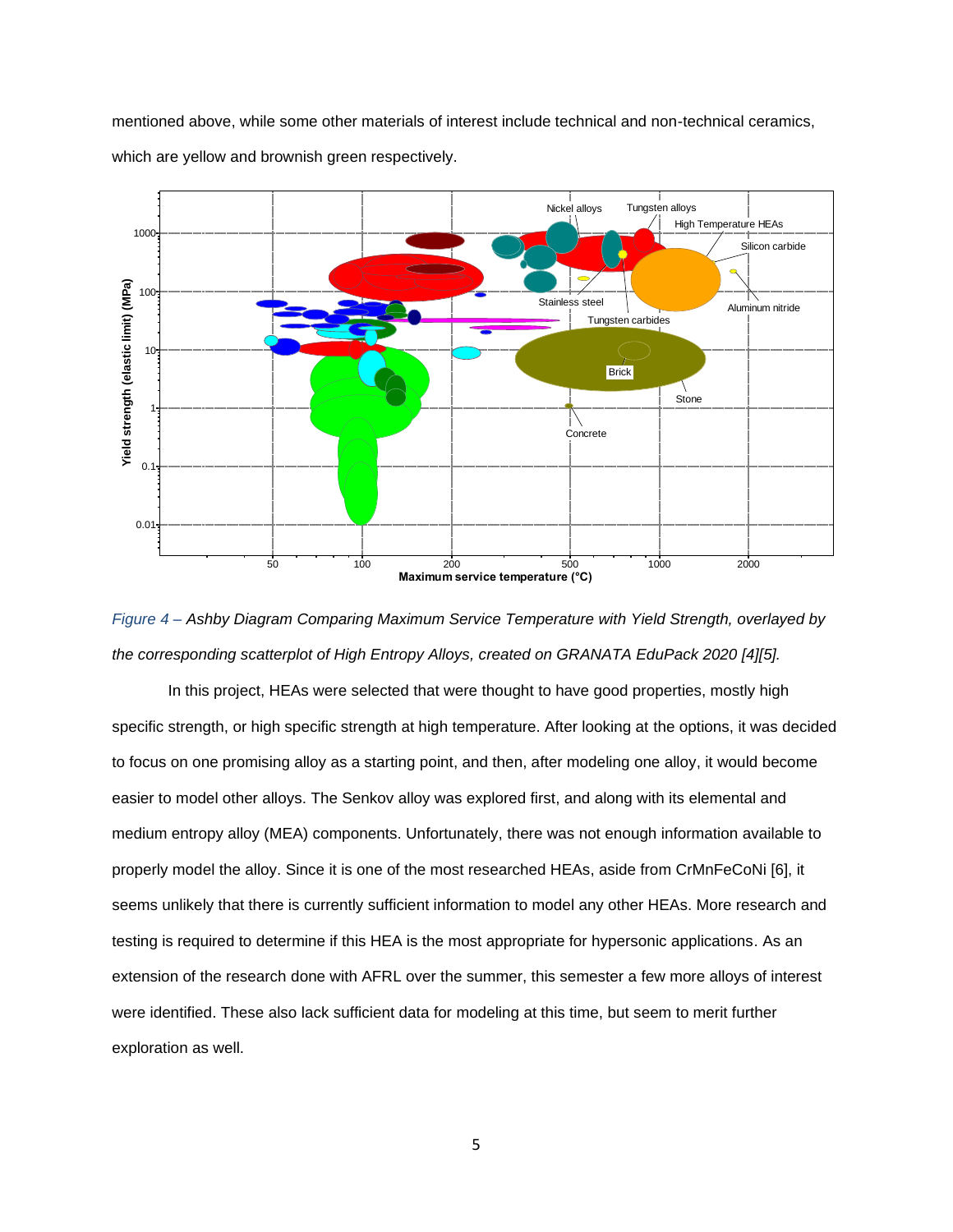#### **SENKOV ALLOY: AN IN-DEPTH LOOK**

The high entropy alloy that became the primary focus of this survey was the refractory HEA HfNbTaTiZr. It can be found under the name TiZrHfNbTa as well, since there a standardized naming system for HEAs doesn't exist at this time. It is also known as the Senkov alloy, named after Dr. Oleg Senkov, who has done extensive research on this HEA. It was determined that this RHEA (refractory HEA) is a material that would be very useful for hypersonic applications and requires more research. It has many characteristics that make it ideal for hypersonics. The first is its refractory nature, which means it is resistant to decomposing at high temperatures. It has a melting temperature of 2514K [7], which is 572.8K hotter than the melting temperature of titanium [17].

Additionally, it has a good combination of strength, ductility, and moderate density. The density is 9.9 g/cm^3, which is about average for an HEA [7]. This could be reduced by adding aluminum or some other light element, which has been studied, but was not investigated for this paper [14]. It also is one of the few known body-centered cubic HEA that is ductile at room temperature, which is ideal for manufacturing and cold-working [18]. HfNbTaTiZr has a tensile strength of 1155 MPa [7] and a compressive strength of about 1015 MPa [8], without any special processing. Grain refining, annealing, or other treatments can increase or decrease the material's strength. Grain refinement can increase the yield strength to up to 1600 MPa with very little loss in ductility [9]. Annealing without additional treatment can result in a decrease of about 100 MPa [10]. The modulus, ductility, and hardness presented in the table below can also be changed depending on the treatment of the material.

This RHEA also experiences strain hardening. It weakens somewhat as temperature increases, but this is partially negated if the strain rate is increased [11]. This is ideal for hypersonic flight, since both temperature and strain will increase, and the loss of strength would be reduced.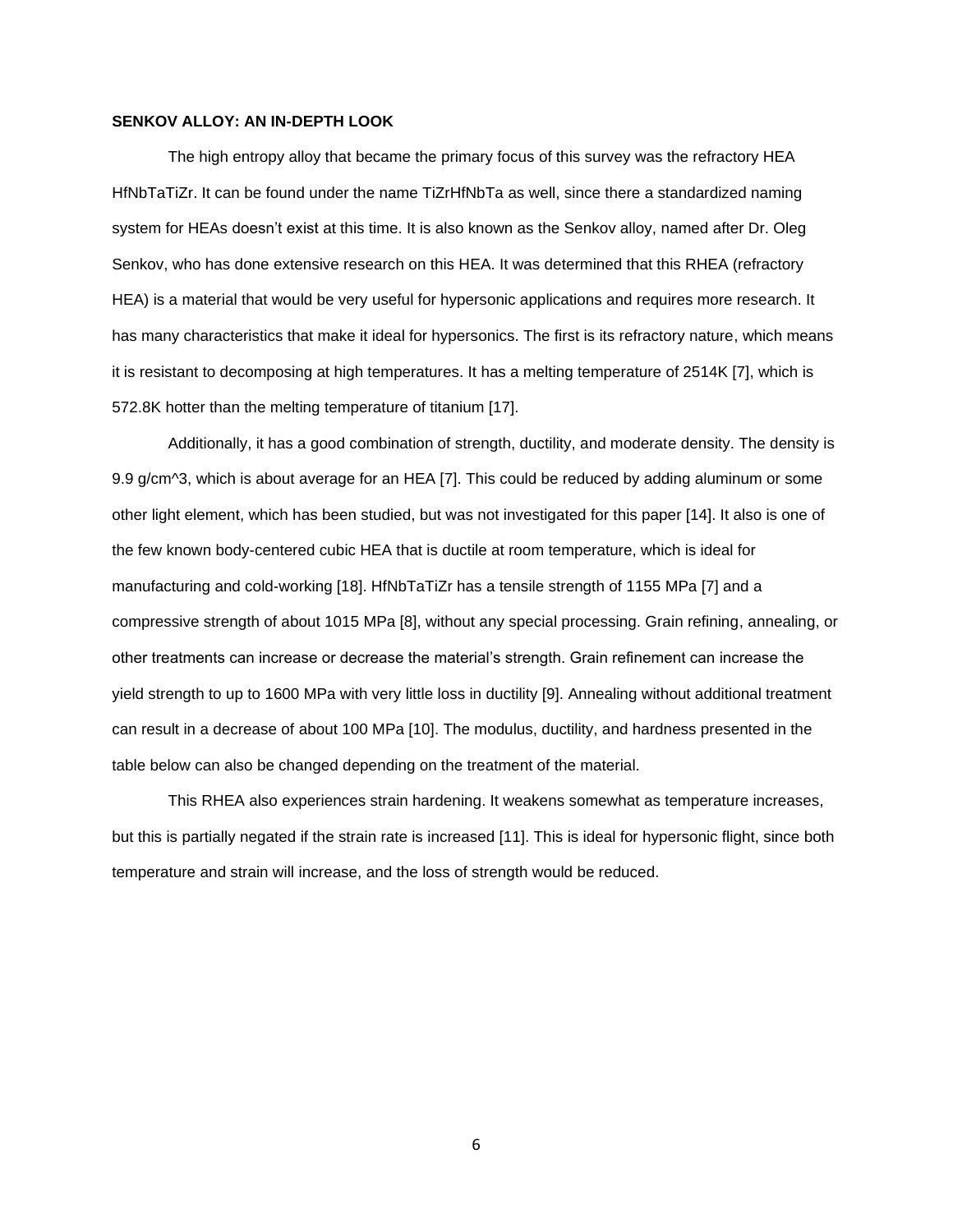| <b>Metal</b>                 | Та    | <b>Nb</b> | Hf    | Zr    | Τi    | <b>Senkov</b> |
|------------------------------|-------|-----------|-------|-------|-------|---------------|
| $a$ (pm)                     | 330.3 | 330.1     | 355.9 | 358.2 | 327.6 | 340.4         |
| $\rho$ (g/cm <sup>3</sup> )  | 16.65 | 8.57      | 13.31 | 6.51  | 4.51  | 9.94          |
| $\sigma c$ (MPa)             | 170   | 240       | 240   | 280   | 195   | 929           |
| $T_m$ (°C) [12][7]           | 3017  | 2477      | 2233  | 1855  | 1668  | 2241          |
| Fracture Strain [8][13]      |       |           |       |       |       | 5 to $>50\%$  |
| Modulus (GPa) [14][8]        |       |           |       |       |       | 55 to 85      |
| Vickers Hardness (HV) [8][9] |       |           |       |       |       | 335 to 510    |

*Table 1 – Table comparing composing element properties with Senkov alloy properties [19]*

## **REFRACTORY HEAS (RHEAS)**

Amongst the other alloys that were explored, there were two primary groups: RHEAs and the AlCoCrFeNi family of alloys. The RHEAs include some variations on the Senkov alloy, and add a few new elements to the mix: molybdenum, vanadium, and tungsten. Unfortunately, there is not as much information on these as there is on the Senkov alloy itself, given the number of potential combinations. A few alloys of particular interest will be discussed here, but other combinations hold potential as well.

One group of alloys not only includes the Senkov alloy, but adds a new element, creating HfMoNbTaTiZr. The variations are kept rather simple by observing dropping one of the 6 elements and observing the effects. This group has particularly good compressive strength as the environmental temperature increases, as can be seen in Figure 3. The best performing alloy, HfMoNbTaZr, keeps a compressive yield strength of 694 MPa at 1200℃. Other alloys with similar properties are HfMoNbTaTiZr and HfMoTaTiZr. They all have very high initial yield strengths and retain a large portion of their strength, even as the temperature increases. This is attributed to the disordered BCC solid solution by Tseng et al. Through a series of calculations, they were able to show that the high yield strength of these alloys is due to solid solution strengthening [20].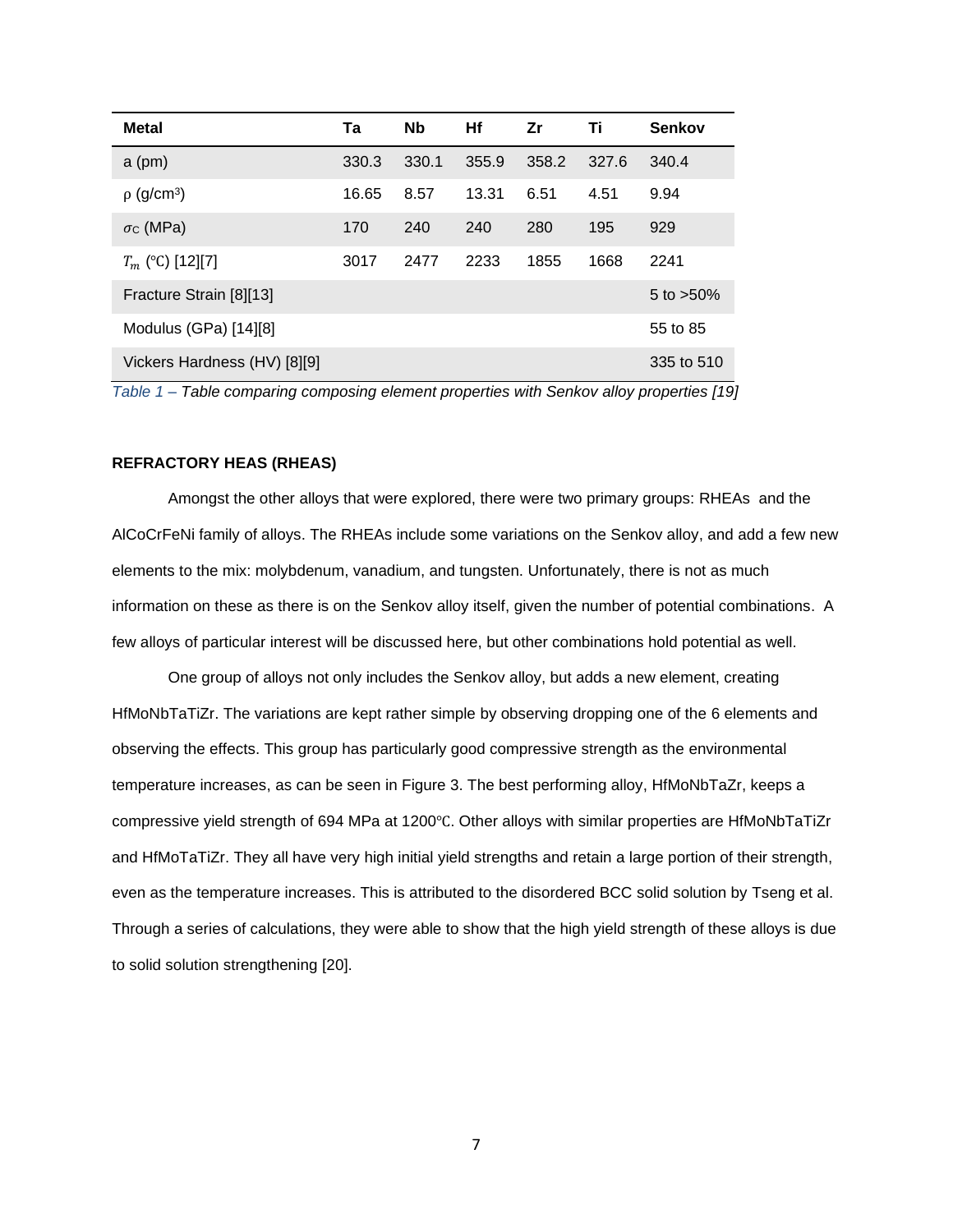

*Figure 5 – Graph of the strength retention of HfMoNbTaTiZr alloys as temperature increases [20].*

The other refractory HEAs of interest, NbMoTaW and VNbMoTaW, also have good strength retention as temperature increases, although they have a lower room temperature yield strength. Instead of steadily dropping in strength, there is an initial drop, followed by a plateau over a range of about 600 degrees before the material strength begins to significantly drop again. This strength retention is highly desirable for hypersonic application. These alloys also have a single-phase BCC structure, which remains the same even after 19 hours of annealing at 1400 ℃. Solid solution strengthening and the boundaries between dendritic and inter-dendritic regions are both major factors in creating the high yield strength [21].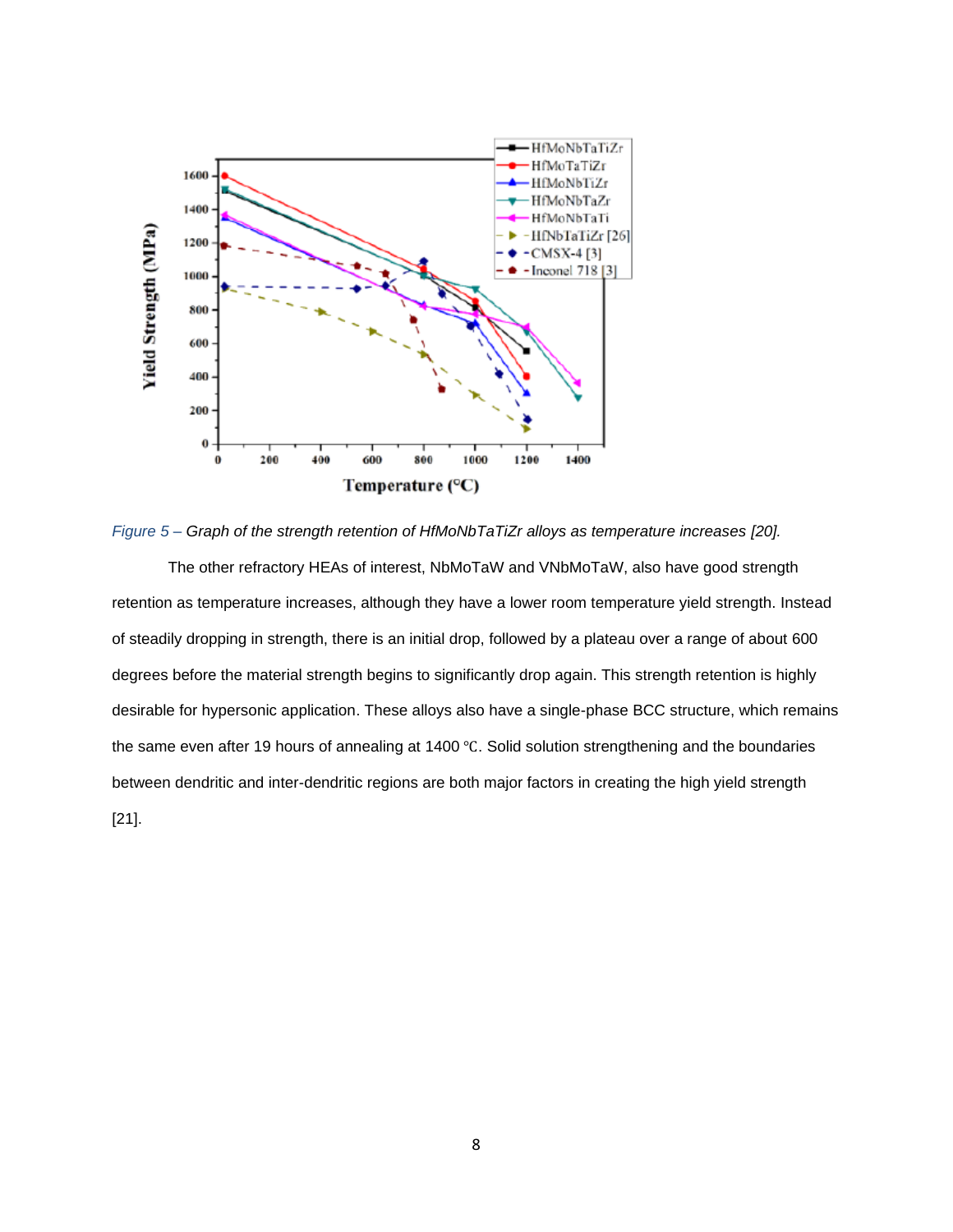

*Figure 6 - Graph of strength retention of NbMoTaW and VNbMoTaW as temperature increases [21].*

Since the VNbMoTaW group does not share many elements with the HfMoNbTaTiZr group, it isn't surprising that some of the material properties are dissimilar, as can be seen in Table 2. However, both utilize solid solution strengthening to keep a high yield strength, even as temperature increases. This is one of the major benefits first discussed when Yeh et al. proposed the idea of a high entropy alloy. The increased entropy results in a much more disordered, and thus, strengthened lattice structure.

One major downside of the refractory HEAs is the cost. Refractory alloys are useful because they don't break down easily at high temperatures, but that feature also raises the cost that goes into obtaining the refractory elements. Based on current market prices for pure elements, the cost by weight of each alloy has been approximated for the table below [25]. Additionally, the rule-of-mixtures has been used to approximate the density and melting temperature of these alloys (see appendix for sample calculations).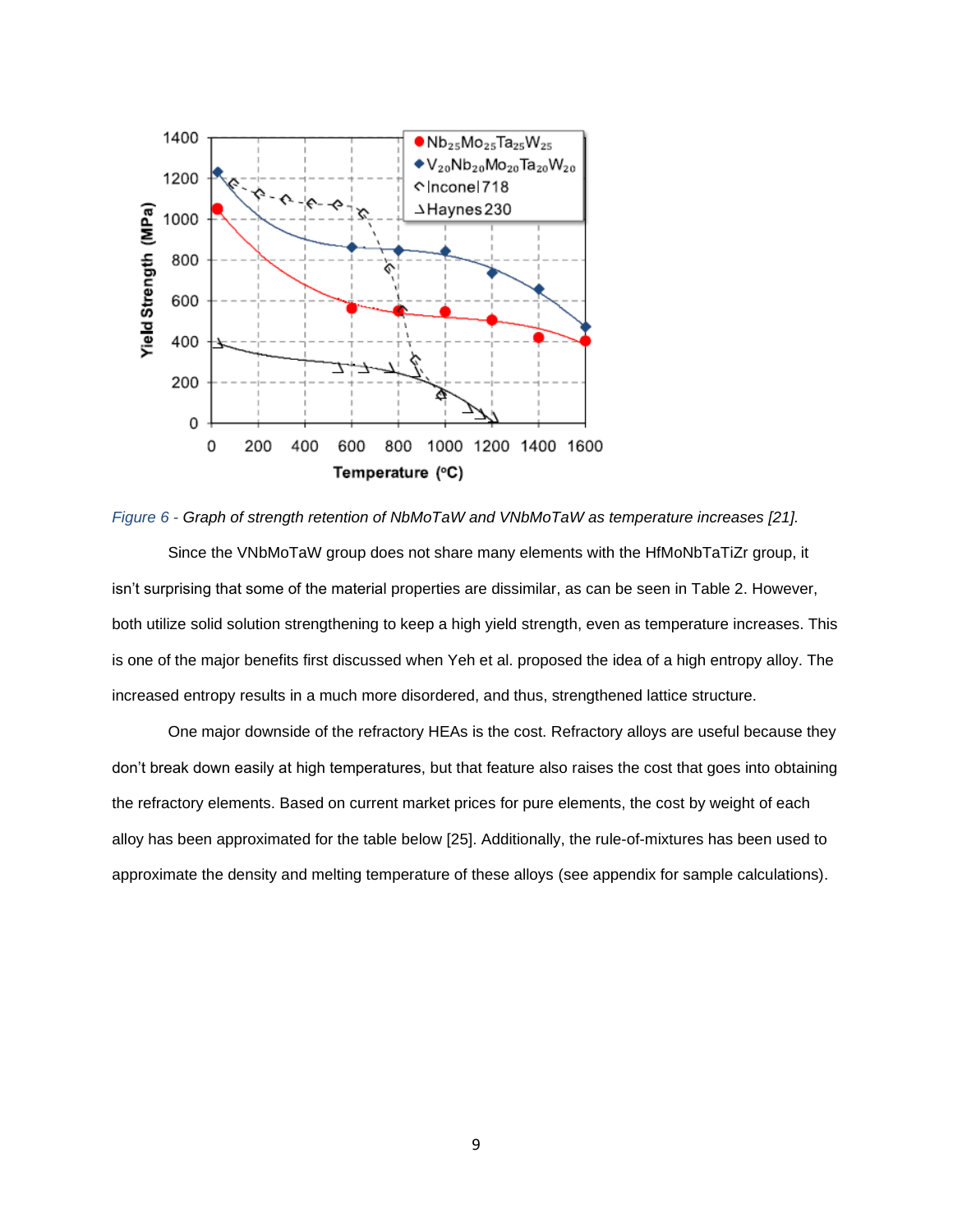| <b>Metal</b>                           | <b>HfMoNbTaTiZr</b> | <b>HfMoTaTiZr</b> | <b>HfMoNbTaZr</b> | <b>NbMoTaW</b> | <b>VNbMoTaW</b> |
|----------------------------------------|---------------------|-------------------|-------------------|----------------|-----------------|
| Approx. $\rho$<br>$(g/cm3)$ [12]       | 9.97                | 10.25             | 11.06             | 13.69          | 12.17           |
| $\sigma$ c at Room<br>Temp. (MPa)      | 1512                | 1600              | 1524              | 1058           | 1249.976        |
| $\sigma$ c at 1200 °C<br>(MPa)         | 556                 | 404               | 694               | 506            | 735             |
| Approx. Price<br>(\$/kg) [25]          | 224.48              | 257.10            | 267.04            | 108.70         | 158.36          |
| Approx. T <sub>melt</sub><br>(°C) [12] | 2312                | 2279              | 2441              | 2885           | 2690            |

*Table 2 – Table comparing various attributes of Refractory HEAs.*

#### **AlCoCrFeNi FAMILY**

While the Senkov alloy is composed mostly of more expensive refractory elements, this family of HEAs is formed primarily of more common elements, with an occasional sprinkling of a more expensive element. For this paper, three additional elements of interest will be explored: copper, titanium, and molybdenum. All can produce excellent strength properties with the right ratios. The titanium alloy has already been noted in other papers as having potential for aerospace applications.

Copper was tested in a composition of AlCoCrFeNiCu<sub>x</sub>, with values ranging from  $x = 0$  to  $x = 2.5$ . The alloy reached its highest strength at  $x = 0.5$ , with a maximum yield stress of 1,187 MPa [22]. AlCoCrFeNiTi<sub>x</sub> was tested for  $x = 0$  through  $x = 1.5$ . The same ratio ( $x = 0.5$ ) worked best for this alloy as well, with a yield strength of 2,260 MPa [23]. AlCoCrFeNiMo<sub>x</sub> only tested up to x= 0.5, likely due to the limitations of cost, with another maximum yield at  $x = 0.5$ , this time of 2,757 MPa, athough due to a different kind of strengthening mechanism [24].

The causes of the increased yield strength for these alloys vary. In the copper alloy, a second FCC phase, rich in Cu, forms when  $x = 0.5$ , which is considered a major strengthening mechanism [22]. In the titanium alloy, dendrites form, resulting in a dendritic and inter-dendritic phases which strengthen the material [23]. Solid solution strengthening also attributed as a source of strengthening for both of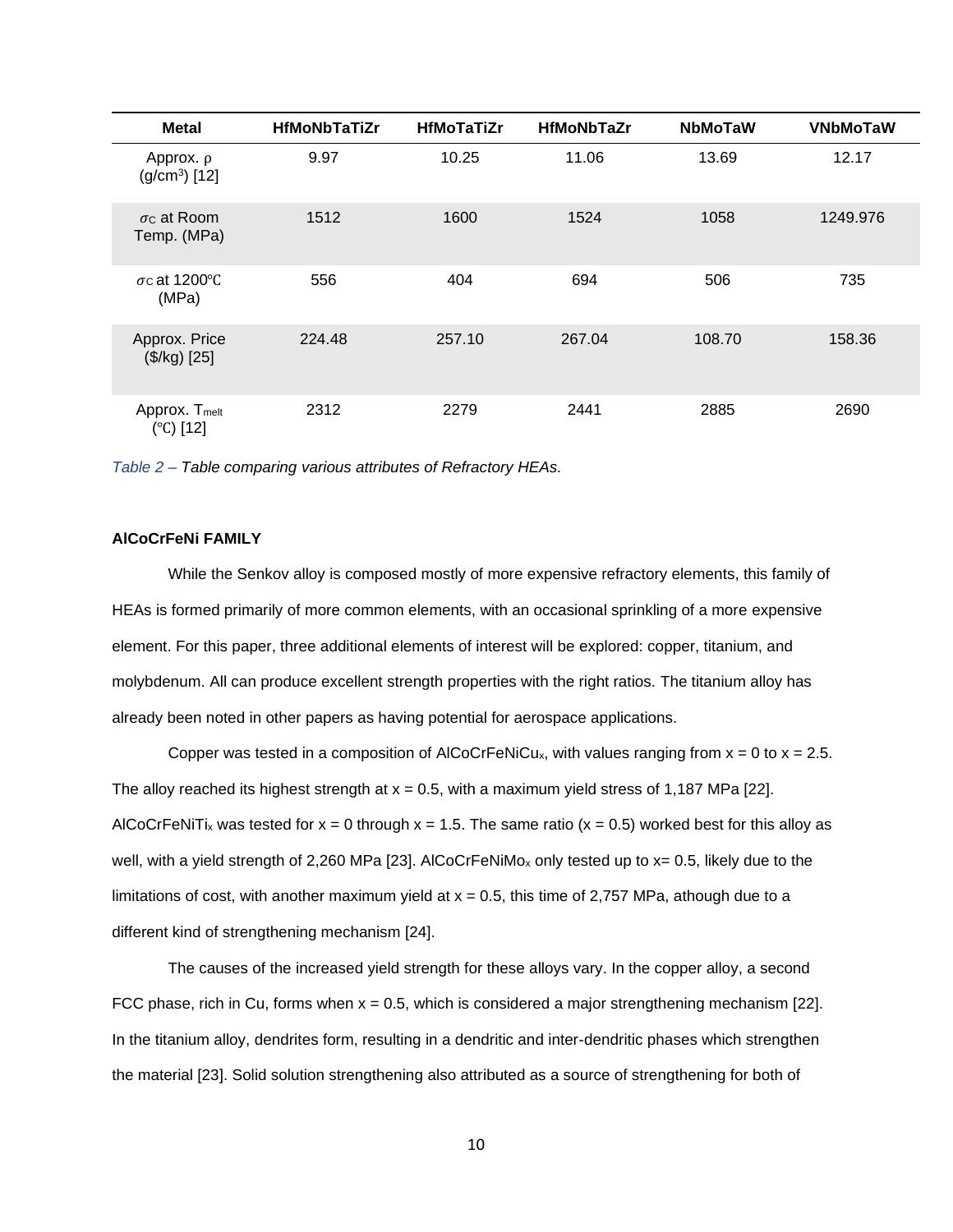these alloys. The strengthening of molybdenum is attributed largely to the formation of a laminar structure as the amount of molybdenum increases [24].

The molybdenum alloy is of particular interest. It could potentially add some of desirable refractory properties, such as increased melting temperature, without increasing the cost by much. Unfortunately only one paper was found written about on this particular HEA, which was published in 2010 [24].

One problem with this family of elements is the lack of information on performance in higher than room temperatures. This suggests that the HEAs may melt at relatively low temperatures. The papers found so far have not supplied any melting temperature data. In the table below, the rule-of-mixture is used to approximate the density, cost, and melting temperature of the HEAs (see appendix). The approximated melting temperature is quite low, unfortunately. However, even if these HEAs are not quite as heat resistant as the Senkov HEAs, perhaps there is potential for using both alloys in hypersonics. The refractory HEAs could act as a protective outer coating while the AlCoCrFeNi alloys could act as internal structural support.

| <b>Metal</b>                              | AICoCrFeNiCu <sub>0.5</sub> | AICoCrFeNiTi <sub>0.5</sub> | AICoCrFeNiMo <sub>0.5</sub> |
|-------------------------------------------|-----------------------------|-----------------------------|-----------------------------|
| Approx. $\rho$ (g/cm <sup>3</sup> ) [12]  | 7.27                        | 7.10                        | 7.39                        |
| $\sigma$ c (MPa)                          | 1,187                       | 2,260                       | 2,757                       |
| <b>Plastic Strain</b>                     | 16.01%                      | 23.3%                       | 2.5%                        |
| Approx. Price (\$/kg) [25]                | 11.15                       | 11.67                       | 14.25                       |
| Approx. $T_{\text{melt}}$ ( $^{\circ}C$ ) | 1381                        | 1434                        | 1521                        |

*Table 3 – Table comparing various attributes of AlCoCrFeNi Alloys.*

#### **RESULTS AND DISCUSSION**

HEAs are a relatively new group of alloys. While for many other alloys there are reams of data from repeated testing and analysis of their properties, so far there are only a handful of data points on most individual HEAs. The Senkov alloy is one of the most researched HEAs and while data has been collected on some of its attributes, there are still large gaps. Key properties are missing, including fracture toughness, creep properties, and shear strength. There is also a need for a significant amount of data on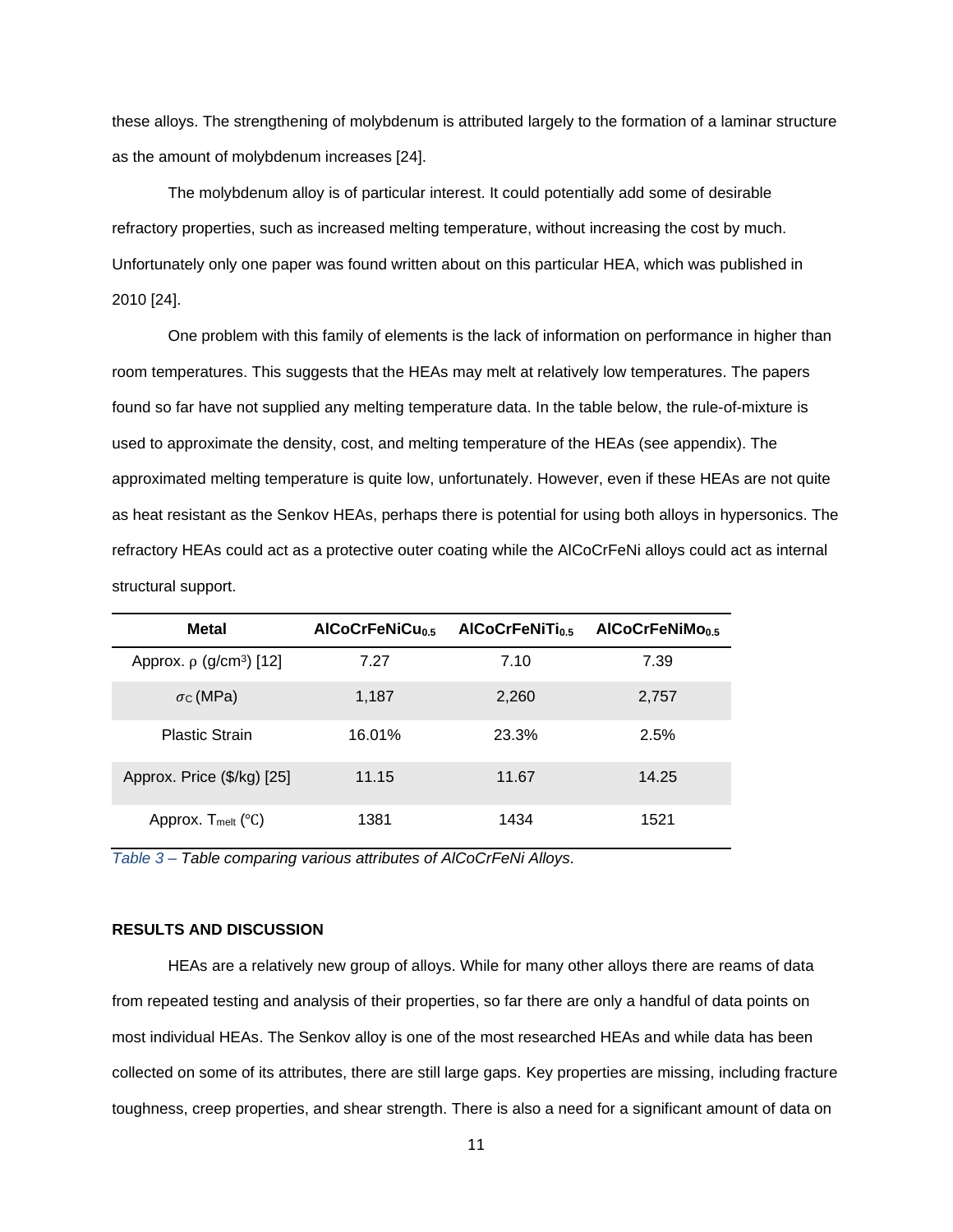the states of the alloy after it has gone through manufacturing processes such as cold rolling, especially in the through thickness and normal directions: such as strength (tensile, compressive, and shear) and stiffness.

Understanding the way texture, asymmetry, and anisotropy affect the properties of materials like the Senkov alloy is key, as people seek to model HEAs and other alloys. How these materials deform gives insight into what changes manufacturing processes introduce. For body centered cubic (BCC) lattice structure, which many known HEAs - including the Senkov Alloy -possess, the primary form of deformation is slip of dislocations (defects in the lattice). This occurs on the {101} plane in the 〈111〉 direction, as seen on Figure 5 [17]. The alignment of the loading and slip direction along which a crystal deforms affects at least the rate at which they deform.



*Figure 5 and 6 – A diagram showing the slip system of the Senkov alloy and an indicatrix of the Young's Modulus of the Senkov alloy depending on direction [15]*

Furthermore, the orientation of the cubic crystalline structure in the grains rotate as the material deforms. This change from a random group of grain orientations to a more aligned one varies depending on the method of deformation. Compression results in a cross-section that has a concentration of corners and faces of the cube, while tension results in a concentration of long edges. As the orientations of the grains change, the strength and ductility of the material change as well, as is explained by Schmid's law. In fact, all tensor material properties change with the alignment of grains within a polycrystal. As an example, Figure 6 presents the indicatrix of the Young's modulus in a cubic unit cell. Note, the high stiffness at the corners and the low stiffness in the center of the faces.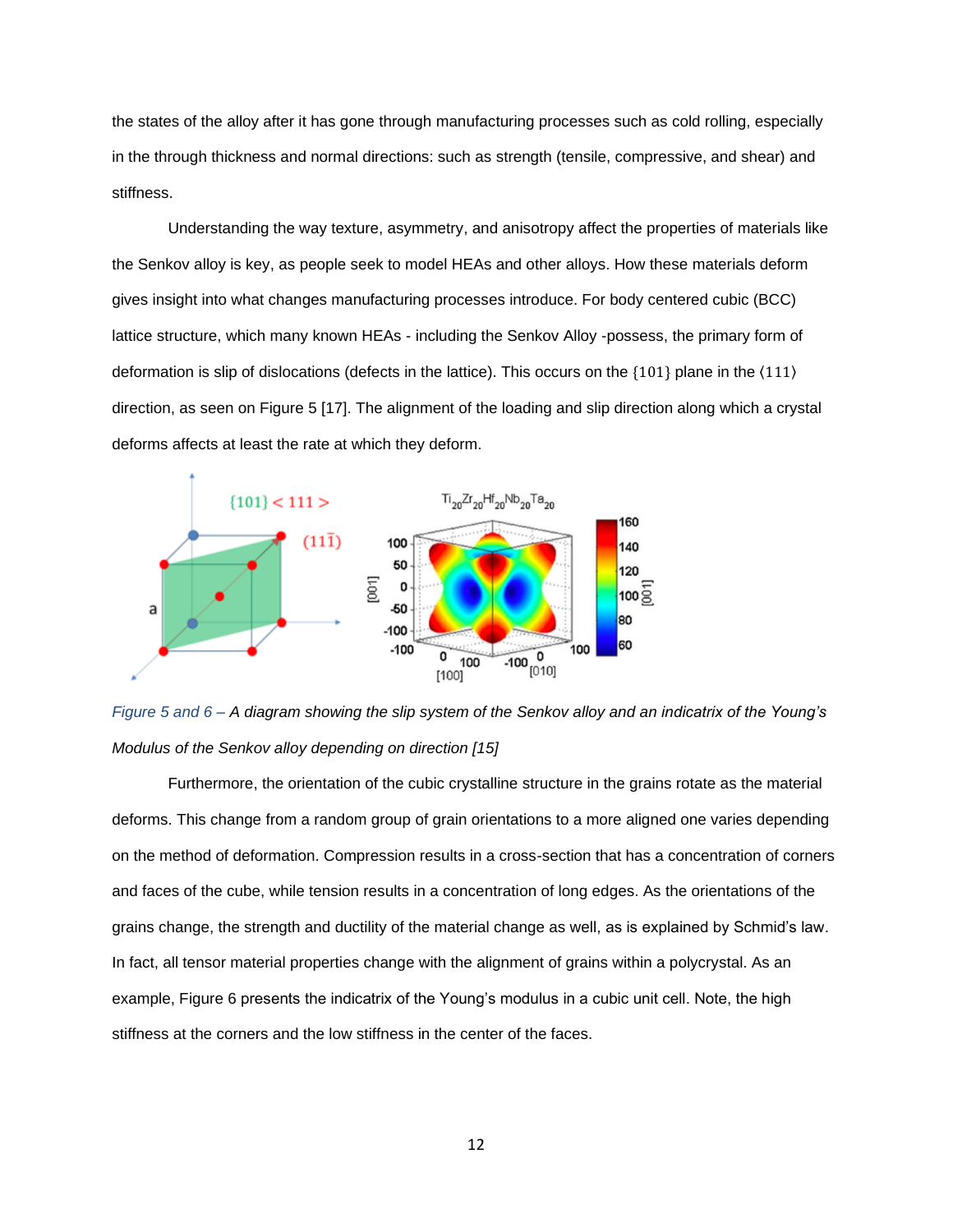



Like with any other kind of deformation, the grains of the Senkov align during cold-rolling, which simultaneously places the material under compression in one direction and tension in another. This can be seen by looking at the cross-sections in the rolling direction and normal direction in Figure 7, which exhibit signs of being under tension and compression, respectively. This results in a sample that is strongly anisotropic; unfortunately, data has only been collected for the change of strength in the rolling direction, as can be seen in Table 4.

|                                | <b>Tensile</b><br><b>Strength</b><br>(MPa) | <b>Compressive</b><br><b>Strength</b><br>(MPa) | <b>Shear</b><br><b>Strength</b><br>(MPa) | <b>Stiffness</b><br>(GPa) | Creep Rate<br>$(s^{-1})$ | <b>Fracture</b><br><b>Toughness</b><br>$(MPa\sqrt{m})$ |
|--------------------------------|--------------------------------------------|------------------------------------------------|------------------------------------------|---------------------------|--------------------------|--------------------------------------------------------|
| Rolling<br><b>Direction</b>    | 1155                                       | 1351                                           | $- -$                                    | $\qquad \qquad -$         | $\qquad \qquad -$        | $\qquad \qquad -$                                      |
| Transverse<br><b>Direction</b> | $\sim$ $\sim$                              | $-$                                            | $- -$                                    | --                        | --                       | $- -$                                                  |
| Normal<br><b>Direction</b>     | $\overline{\phantom{a}}$                   | $\qquad \qquad \blacksquare$                   | $\overline{\phantom{m}}$                 | $\qquad \qquad -$         | $\qquad \qquad -$        | $\qquad \qquad -$                                      |
| Completely<br>Reversed         | $\overline{\phantom{a}}$                   | $-$                                            | $\overline{\phantom{a}}$                 | N/A                       | N/A                      | N/A                                                    |

*Table 4 – Table showing the gaps in data for cold rolled Senkov alloy.*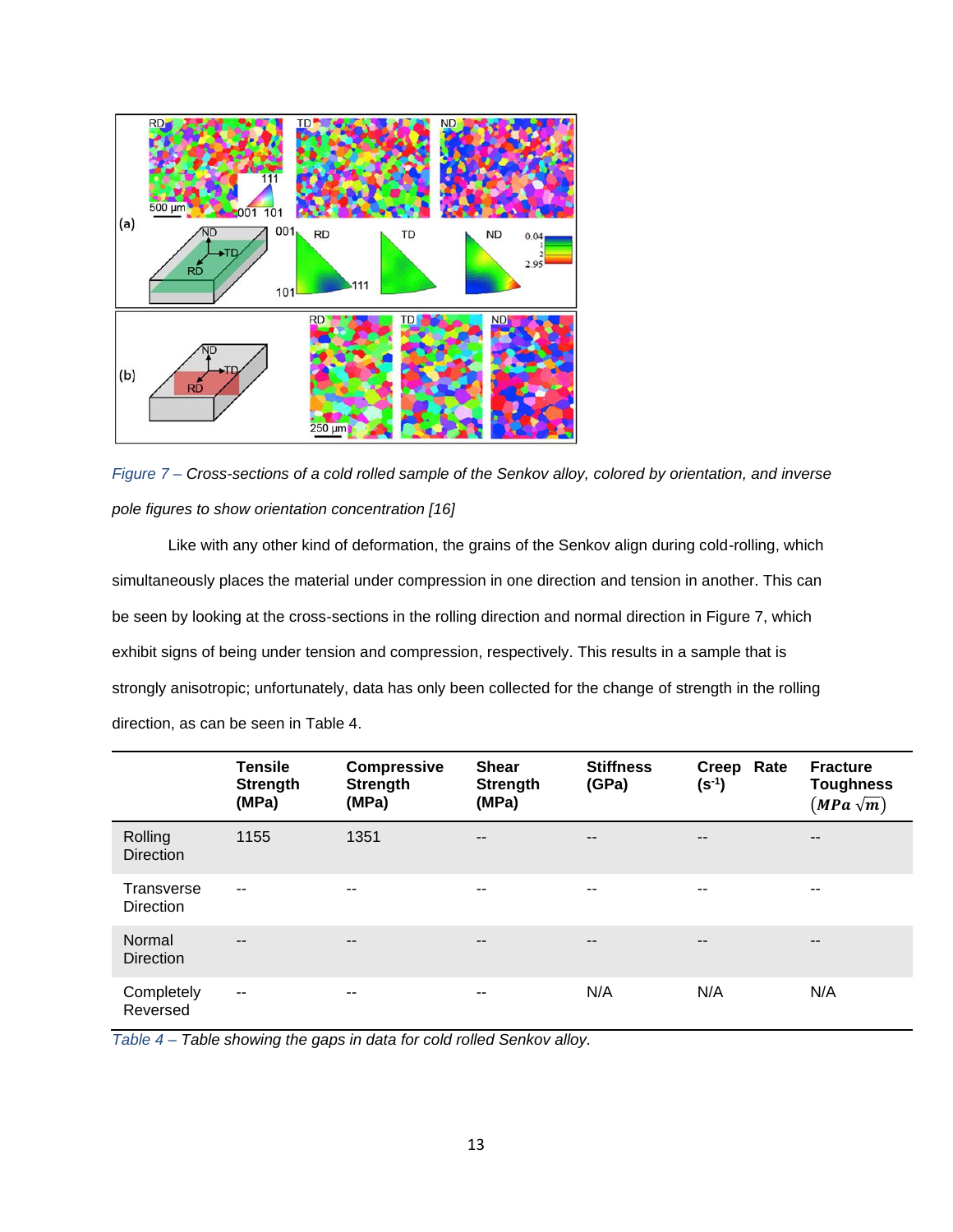Why is understanding anisotropy important? It helps inform manufacturing processes, ensures adequate factors of safety, and increases constitutive model accuracy. Understanding anisotropy improves our models which reduces costs all around.

Additionally, the costs of these new potential alloys must be considered as research continues. Regardless of the advantageous properties a material has, the cost can be a major limiting factor. AlCoCrFeNiMo<sub>0.5</sub>, for example, has great properties at a lower cost and may have a great deal of potential with a little bit of research and adjustment. The following prices were calculated using a weighted average of current market prices of the pure elements [25].



#### *Figure 8 – Graph showing the prices of the HEAs discussed in this paper [25].*

The goal of this project was to select HEAs that would be suitable for hypersonics and model them, not only in their as-cast state, but after the manufacturing process. The data on the Senkov alloy is not sufficient at this time to model its behavior using advanced material models for anisotropy under development within the Air Force Research Lab (AFRL). Additional testing to include characterization of the shear strength is required to apply the latest AFRL constitutive models.

#### **CONCLUSION**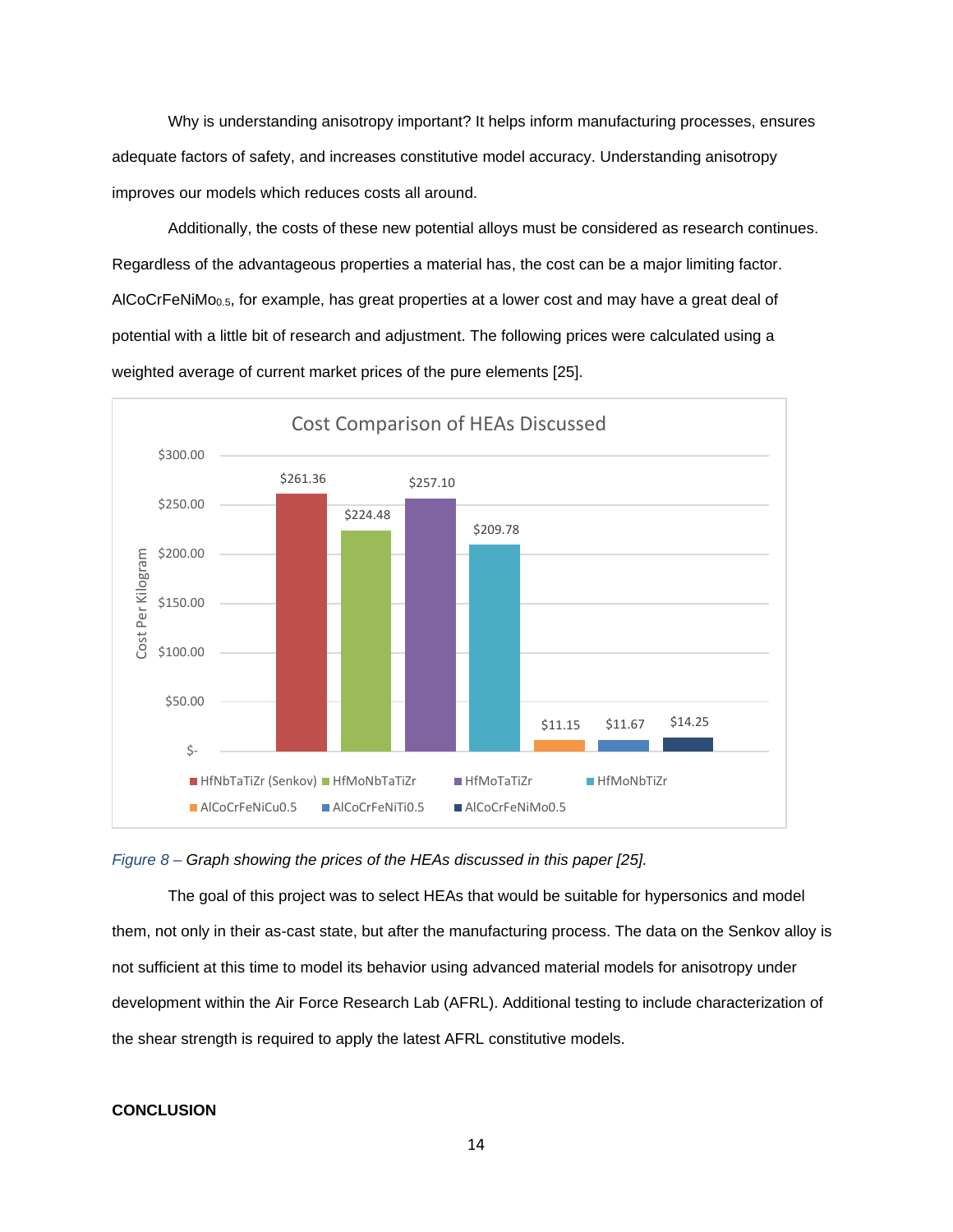High entropy alloys are an area of great potential that requires further exploration. By researching these HEAs further, not only will understanding of HEAs expand, but so will understanding of asymmetric alloys, and the effects of manufacturing processes on the properties of a material. This literature review has shown there are large gaps of information that need to be filled and the Senkov alloy is a great place to start, as it has both research applications and real-world applications as well. Many alloys explored in this paper could be very useful in hypersonic designs if explored properly.

#### **ACKNOWLEDGEMENTS**

I would like to thank Dr. Elizabeth Bartlett from the Air Force Research Laboratory, Dr. Lynn Neergaard from Leidos, and Dr. David Huitink from the University of Arkansas for their guidance throughout the process of creating this thesis. I would also like to thank Dr. Paul Millett for agreeing to be a part of my thesis committee.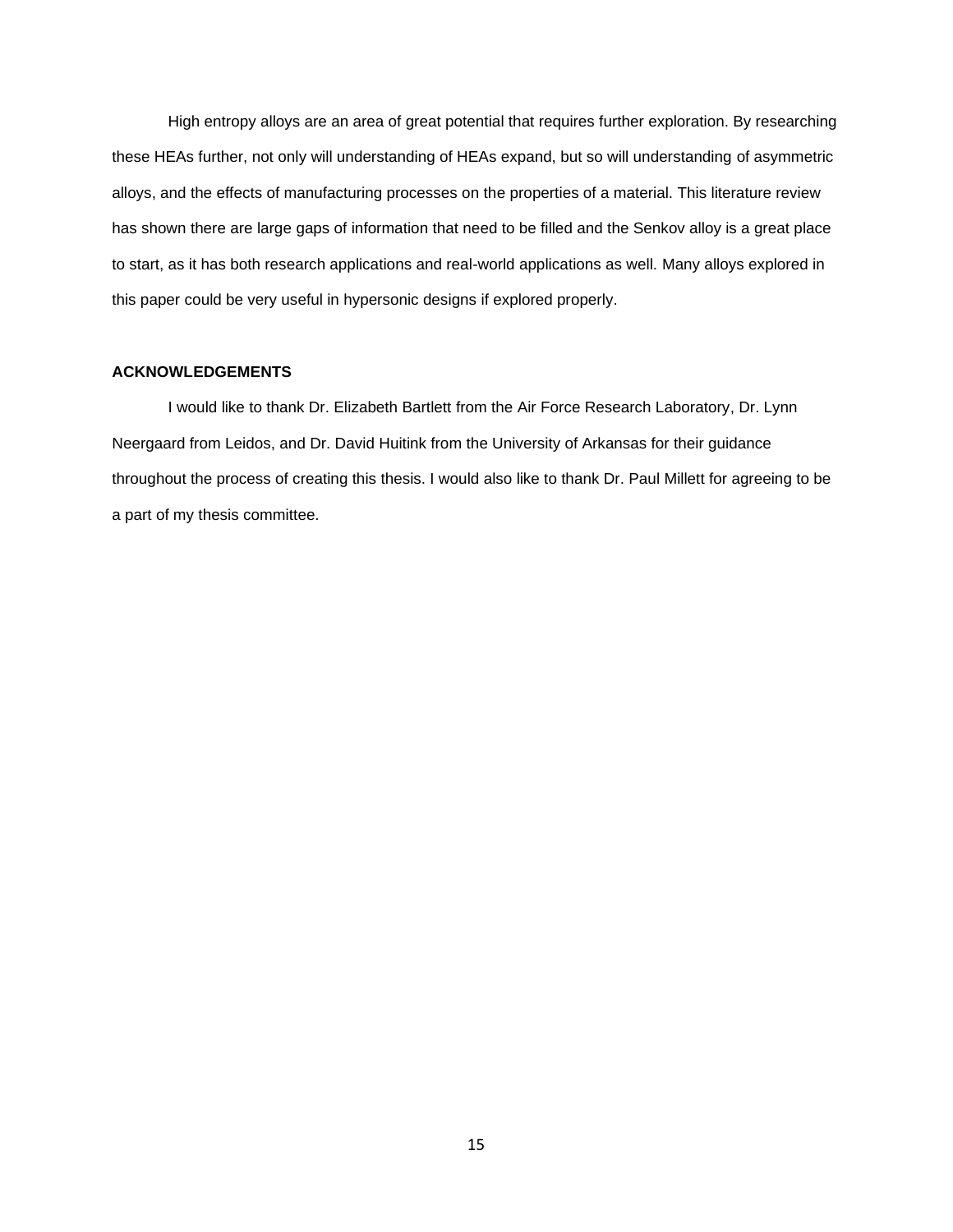## **REFERENCES:**

- 1. D. Miracle, J. Miller, O. Senkov, C. Woodward, M. Uchic, and J. Tiley, "Exploration and Development of High Entropy Alloys for Structural Applications," Entropy, vol. 16, no. 1, pp. 494– 525, 2014.
- 2. J.‐W. Yeh, S.‐K. Chen, S.‐J. Lin, J.‐Y. Gan, T.‐S. Chin, T.‐T. Shun, C.‐H. Tsau, and S.‐Y. Chang, "Nanostructured High‐Entropy Alloys with Multiple Principal Elements: Novel Alloy Design Concepts and Outcomes," Adv. Eng. Mater., vol. 6, pp. 299-303, 2004.
- 3. "Universcale," *Nikon*. [Online]. Available: https://www.nikon.com/about/sp/universcale/scale.htm. [Accessed: 24-Jul-2020].
- 4. S. Gorsse, M. H. Nguyen, O. N. Senkov, and D. B. Miracle, "Database on the mechanical properties of high entropy alloys and complex concentrated alloys," *Data in Brief*, vol. 21, pp. 2664–2678, 2018.
- 5. S. Gorsse, D. B. Miracle, and O. N. Senkov, "Mapping the world of complex concentrated alloys," *Acta Materialia*, vol. 135, pp. 177–187, 2017.
- 6. E.P. George, D. Raabe, and R.O. Ritchie, "High-entropy alloys," *Nat. Rev. Mater.,* vol. 4, pp. 515– 534, 2019.<https://doi-org.eglin.idm.oclc.org/10.1038/s41578-019-0121-4>
- 7. J. Zýka, J. Málek, J. Veselý, F. Lukáč, J. Čížek, J. Kuriplach, and O. Melikhova, "Microstructure and Room Temperature Mechanical Properties of Different 3 and 4 Element Medium Entropy Alloys from HfNbTaTiZr System," Entropy, vol. 21, no. 2, p. 114, Feb. 2019.
- 8. C.-C. Juan, K.-K. Tseng, W.-L. Hsu, M.-H. Tsai, C.-W. Tsai, C.-M. Lin, S.-K. Chen, S.-J. Lin, and J.-W. Yeh, "Solution strengthening of ductile refractory HfMo x NbTaTiZr high-entropy alloys," Materials Letters, vol. 175, pp. 284–287, Jul. 2016.
- 9. J. Čížek, P. Haušild, M. Cieslar, O. Melikhova, T. Vlasák, M. Janeček, R. Král, P. Harcuba, F. Lukáč, J. Zýka, J. Málek, J. Moon, and H. S. Kim, "Strength enhancement of high entropy alloy HfNbTaTiZr by severe plastic deformation," *Journal of Alloys and Compounds*, vol. 768, pp. 924– 937, Nov. 2018.
- 10. O.N. Senkov, J.M. Scott, S.V. Senkova, F. Meisenkothen, D.B. Miracle, C.F. Woodward, "Microstructure and elevated temperature properties of a refractory TaNbHfZrTi alloy," J. Mater. Sci. vol. 47, pp. 4062-4074, 2012
- 11. M.-L. Hu, W.-D. Song, D.-B. Duan, and Y. Wu, "Dynamic behavior and microstructure characterization of TaNbHfZrTi high-entropy alloy at a wide range of strain rates and temperatures," *International Journal of Mechanical Sciences*, vol. 182, p. 105738, Sep. 2020.
- 12. Dynamic Periodic Table. [Online]. Available: https://www.ptable.com/#Property/Hardness/Brinell. [Accessed: 24-Jul-2020].
- 13. O. N. Senkov and S. l. Semiatin, "Microstructure and properties of a refractory high-entropy alloy after cold working," *Journal of Alloys and Compounds*, vol. 649, pp. 1110–1123, Nov. 2015.
- 14. C.-M. Lin, C.-C. Juan, C.-H. Chang, C.-W. Tsai, and J.-W. Yeh, "Effect of Al addition on mechanical properties and microstructure of refractory AlxHfNbTaTiZr alloys," *Journal of Alloys and Compounds*, vol. 624, pp. 100–107, Mar. 2015.
- 15. É. Fazakas, V. Zadorozhnyy, L. K. Varga, A. Inoue, D. V. Louzguine-Luzgin, F. Tian, and L. Vitos, "Experimental and theoretical study of Ti20Zr20Hf20Nb20X20 (X=V or Cr) refractory high-entropy alloys," *International Journal of Refractory Metals and Hard Materials*, vol. 47, pp. 131–138, 2014.
- 16. G. Laplanche, P. Gadaud, L. Perrière, I. Guillot, and J. P. Couzinié, "Temperature dependence of elastic moduli in a refractory HfNbTaTiZr high-entropy alloy," *Journal of Alloys and Compounds*, vol. 799, pp. 538–545, Aug. 2019.
- 17. D. R. Askeland and W. J. Wright, *The Science and Engineering of Materials*, pp. 115, Boston, MA: Cengage Learning, 2016.
- 18. George, E. P., et al. "High Entropy Alloys: A Focused Review of Mechanical Properties and Deformation Mechanisms." *Acta Materialia*, vol. 188, 2020, pp. 435–474., doi:10.1016/j.actamat.2019.12.015.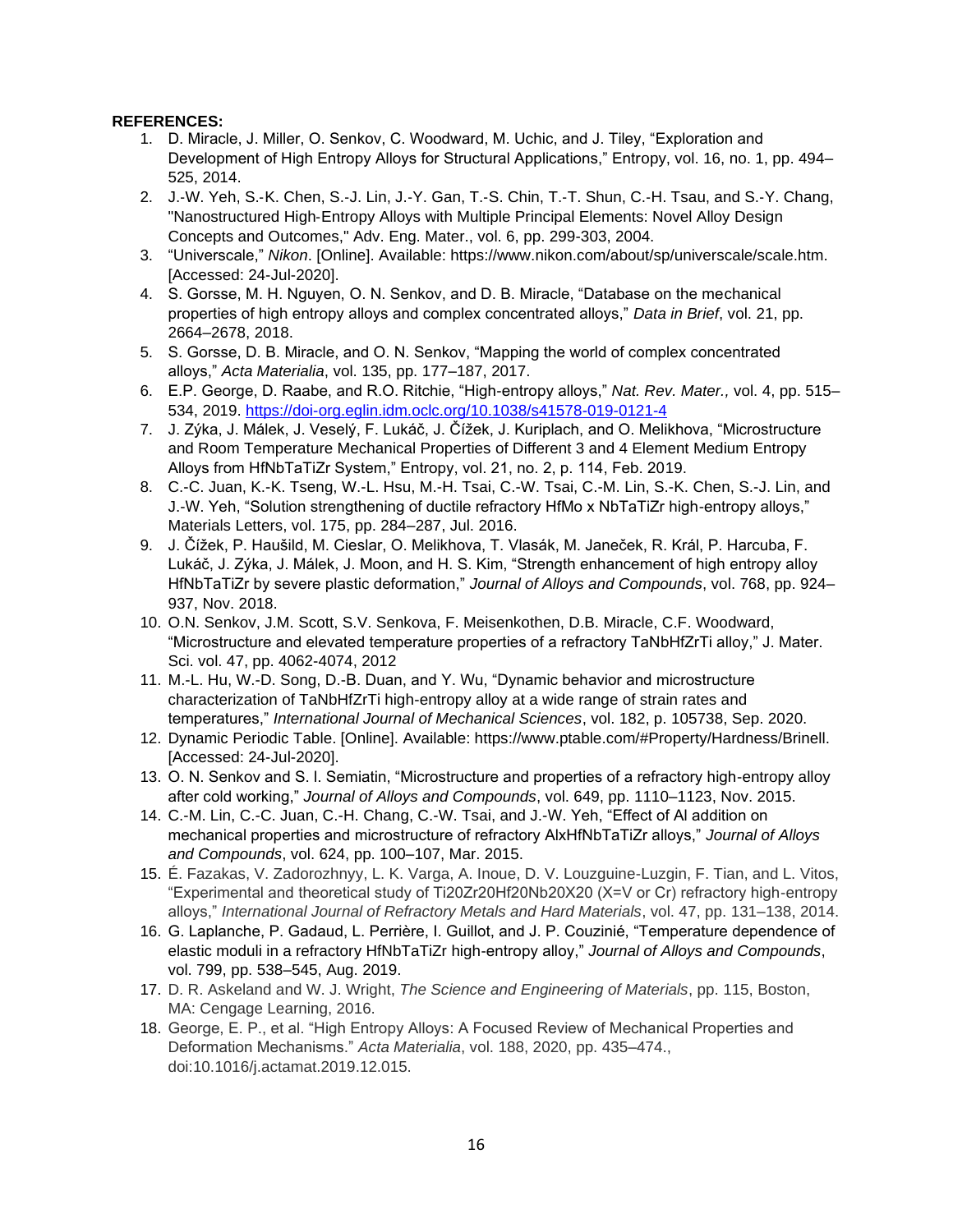- 19. Senkov, O. N., et al. "Microstructure and Room Temperature Properties of a High-Entropy TaNbHfZrTi Alloy." *Journal of Alloys and Compounds*, vol. 509, no. 20, 2011, pp. 6043–6048., doi:10.1016/j.jallcom.2011.02.171.
- 20. K.-K. Tseng, C.-C. Juan, S. Tso, H.-C. Chen, C.-W. Tsai, and J.-W. Yeh, "Effects of Mo, Nb, Ta, Ti, and Zr on Mechanical Properties of Equiatomic Hf-Mo-Nb-Ta-Ti-Zr Alloys," *Entropy*, vol. 21, no. 1, p. 15, 2018.
- 21. O. N. Senkov, G. B. Wilks, J. M. Scott, and D. B. Miracle, "Mechanical properties of Nb25Mo25Ta25W25 and V20Nb20Mo20Ta20W20 refractory high entropy alloys," Intermetallics, vol. 19, no. 5, pp. 698–706, 2011.
- 22. J.-M. Zhu, J.-L. Meng, and J.-L. Liang, "Microstructure and mechanical properties of multiprincipal component AlCoCrFeNiCu x alloy," Rare Metals, vol. 35, no. 5, pp. 385–389, 2014.
- 23. Y. J. Zhou, Y. Zhang, Y. L. Wang, and G. L. Chen, "Solid solution alloys of AlCoCrFeNiTix with excellent room-temperature mechanical properties," Applied Physics Letters, vol. 90, no. 18, p. 181904, 2007.
- 24. J. M. Zhu, H. M. Fu, H. F. Zhang, A. M. Wang, H. Li, and Z. Q. Hu, "Microstructures and compressive properties of multicomponent AlCoCrFeNiMox alloys," Materials Science and Engineering: A, vol. 527, no. 26, pp. 6975–6979, 2010.
- 25. "Prices of chemical elements," Wikipedia, 03-Apr-2021. [Online]. Available: https://en.wikipedia.org/wiki/Prices\_of\_chemical\_elements. [Accessed: 09-Apr-2021].
- 26. J.-W. Yeh, "Alloy Design Strategies and Future Trends in High-Entropy Alloys," *JOM*, vol. 65, no. 12, pp. 1759–1771, 2013.
- 27. R. Rennie and J. Law, Eds., "hypersonic," A Dictionary of Physics. Oxford University Press, 2019.
- 28. "Hypersonic Aerodynamics Home," NASA. [Online]. Available: https://www.grc.nasa.gov/www/BGH/index.html. [Accessed: 23-Apr-2021].
- 29. X. Ji, "Relative effect of electronegativity on formation of high entropy alloys," International Journal of Cast Metals Research, vol. 28, no. 4, pp. 229–233, 2015.